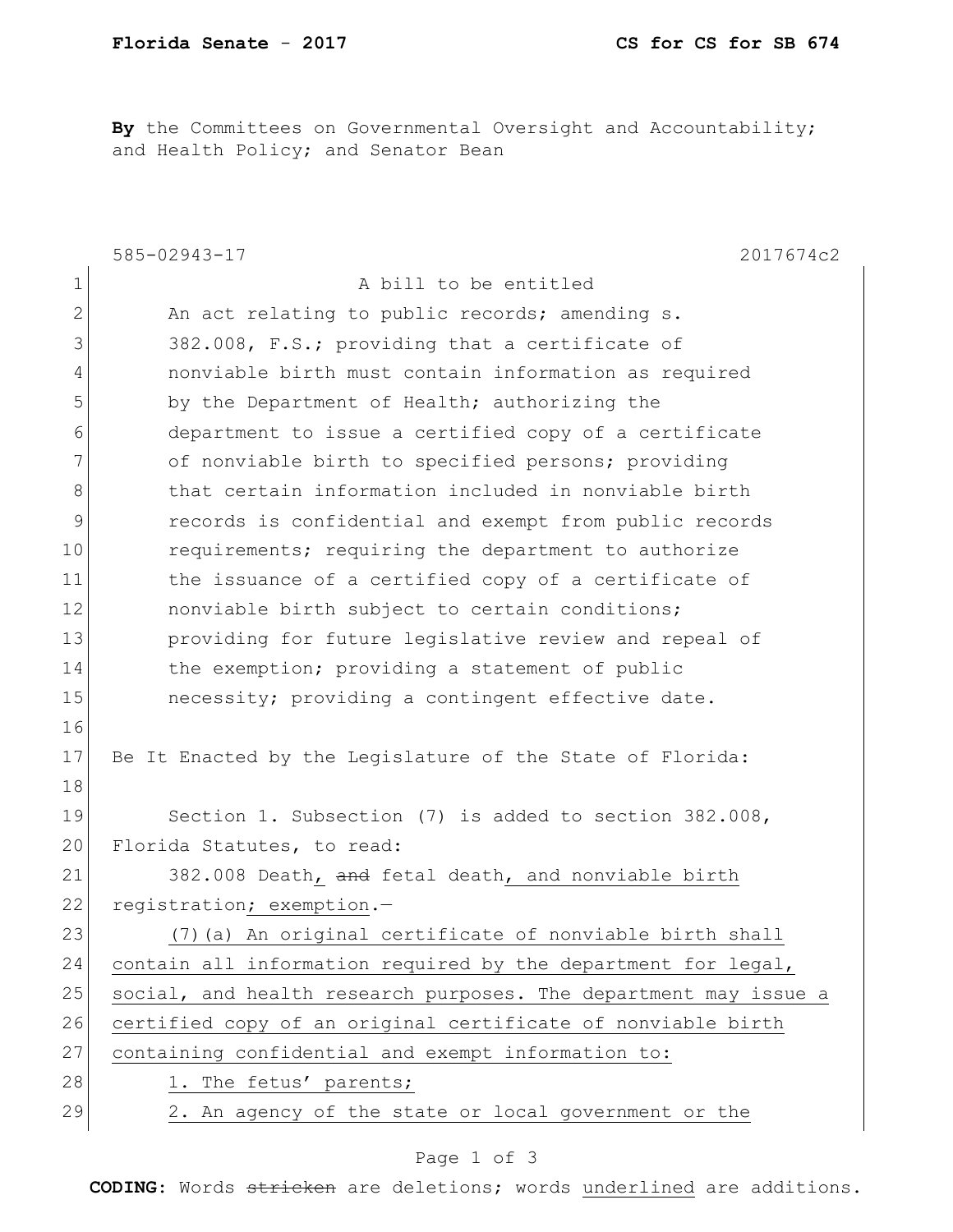|    | 585-02943-17<br>2017674c2                                           |
|----|---------------------------------------------------------------------|
| 30 | Federal Government for official purposes upon approval of the       |
| 31 | department; or                                                      |
| 32 | 3. Any person authorized to receive the certified copy upon         |
| 33 | an order of any court of competent jurisdiction.                    |
| 34 | (b) All information relating to the cause of death of the           |
| 35 | nonviable fetus, parentage of the fetus, marital status of each     |
| 36 | parent, and any medical information included in all nonviable       |
| 37 | birth records of this state are confidential and exempt from the    |
| 38 | provisions of s. $119.07(1)$ , and s. $24(a)$ , Art. I of the State |
| 39 | Constitution, except for such information released for health       |
| 40 | research purposes as approved by the department.                    |
| 41 | (c) The department must issue a certified copy of a                 |
| 42 | certificate of nonviable birth, excluding the portion containing    |
| 43 | information that is confidential and exempt from s. 119.07(1)       |
| 44 | and s. 24(a) Art. I of the State Constitution, as provided in       |
| 45 | paragraph (b), to any person authorized by paragraph (a) to         |
| 46 | receive it who requests a certified copy upon receipt of the        |
| 47 | request and payment of the fee specified in s. 382.0255.            |
| 48 | (d) This subsection is subject to the Open Government               |
| 49 | Sunset Review Act in accordance with s. 119.15 and shall stand      |
| 50 | repealed on October 2, 2022, unless reviewed and saved from         |
| 51 | repeal.                                                             |
| 52 | Section 2. The Legislature finds that it is a public                |
| 53 | necessity that the cause of death and parentage of the fetus,       |
| 54 | marital status of the parents, and medical information included     |
| 55 | in nonviable birth records be held confidential and exempt from     |
| 56 | s. 119.07(1), Florida Statutes, and s. 24(a), Article I of the      |
| 57 | State Constitution to protect the privacy rights of a parent who    |
| 58 | experiences a nonviable birth. Medical information and the cause    |

## Page 2 of 3

**CODING**: Words stricken are deletions; words underlined are additions.